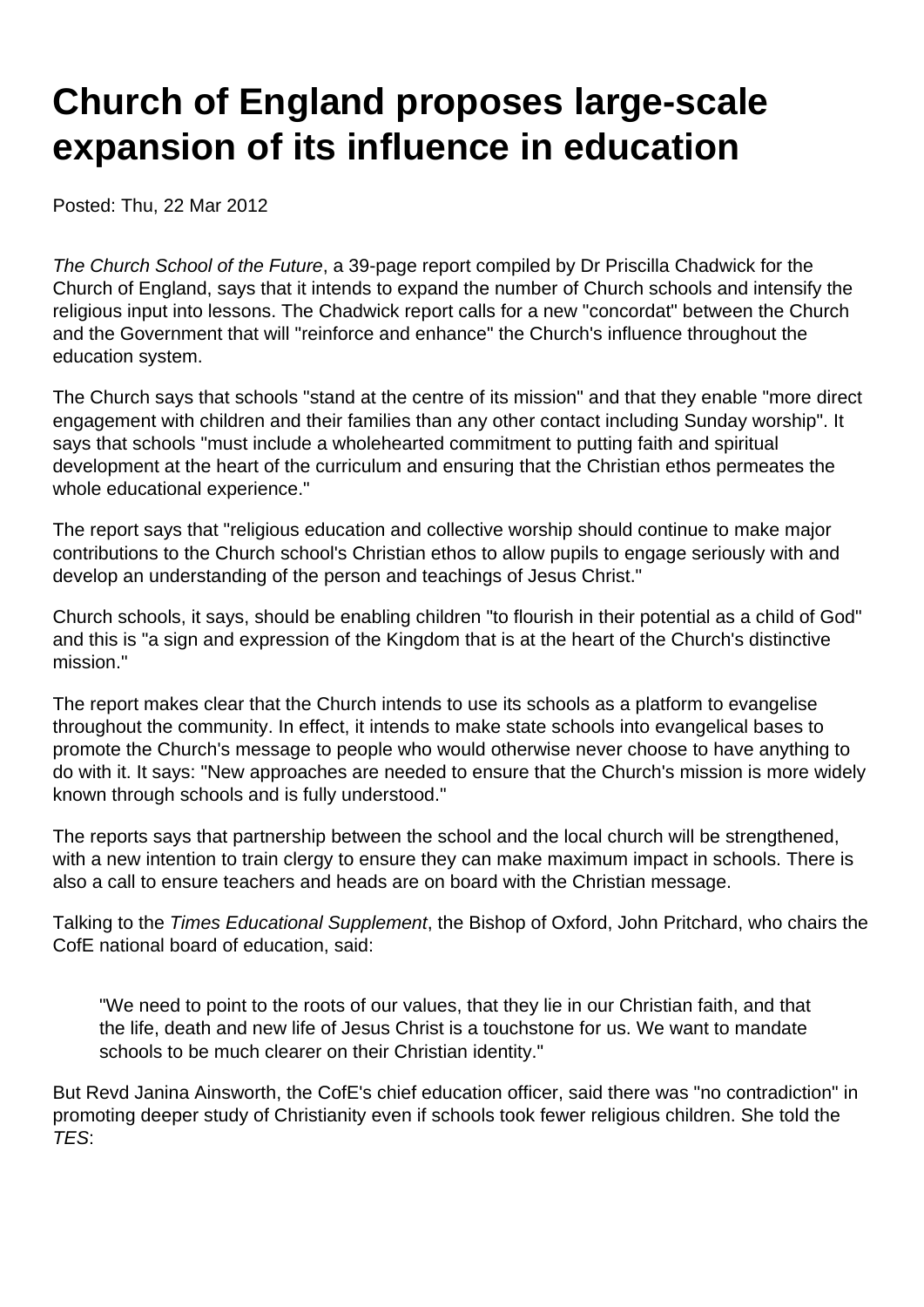"What we are particularly concerned about at the moment is the quality of teaching about Christianity. Every child is entitled to have that kind of profound engagement with Christianity and to learn more about Christianity than other religions because of its role in the history of the country."

Revd Ainsworth said that learning about Christianity would help children with their spiritual development and denied it was a way "to turn out good, church-going children".

Keith Porteous Wood, Executive Director of the National Secular Society, said:

"The report reads like a hard line evangelical tract. State schools should be for teaching, not preaching, far less religious brainwashing on a hitherto unheard of scale of captive children attending their local, state funded school. This is an abuse of the children and a gross misuse of public money.

"Before deciding whether to acceded to the Church's demands, the Government should ponder the following key information omitted from the report: church attendance by the under 19 year olds has dropped by two thirds in the last twenty years and will fall by a further two thirds in the next fifteen years - and that little over 1% of the population attend an Anglican church on a normal Sunday – and they are ageing fast. These figures indicate that the Church of England should be having power taken away from it, rather than its demands for yet more power and privilege being acceded to.

"Above all," said Mr Porteous Wood, "religious schools should be shorn of their ability to cherry pick pupils to the detriment of adjacent community schools."

#### [Read the report in full](http://www.churchofengland.org/media/1418393/the church school of the future review - march 2012[1].pdf)

[The Bishop of Oxford, the Rt Revd John Pritchard, talks about the rationale behind the report on](http://www.youtube.com/watch?v=M-WzFjb4qJM&feature=youtu.be) [Youtube](http://www.youtube.com/watch?v=M-WzFjb4qJM&feature=youtu.be)

[Dr Chadwick can be seen explaining her ideas on Youtube](http://www.youtube.com/watch?v=OX8WfCSzSFY)

- [Share on What's App](whatsapp://send?text=http://www.secularism.org.uk/news/2012/03/church-of-england-proposes-large-scale-expansion-of-its-influence-in-education?format=pdf)
- [Share on Facebook](https://www.facebook.com/sharer/sharer.php?u=http://www.secularism.org.uk/news/2012/03/church-of-england-proposes-large-scale-expansion-of-its-influence-in-education?format=pdf&t=Church+of+England+proposes+large-scale+expansion+of+its+influence+in+education)
- [Share on Twitter](https://twitter.com/intent/tweet?url=http://www.secularism.org.uk/news/2012/03/church-of-england-proposes-large-scale-expansion-of-its-influence-in-education?format=pdf&text=Church+of+England+proposes+large-scale+expansion+of+its+influence+in+education&via=NatSecSoc)
- [Share on Email](https://www.secularism.org.uk/share.html?url=http://www.secularism.org.uk/news/2012/03/church-of-england-proposes-large-scale-expansion-of-its-influence-in-education?format=pdf&title=Church+of+England+proposes+large-scale+expansion+of+its+influence+in+education)
- [Subscribe to RSS Feed](/mnt/web-data/www/cp-nss/feeds/rss/news)

Tags: [Church of England,](https://www.secularism.org.uk/news/tags/Church+of+England) [Education,](https://www.secularism.org.uk/news/tags/Education) [Faith Schools](https://www.secularism.org.uk/news/tags/Faith+Schools)

## Related Campaigns

[Faith schools](https://www.secularism.org.uk/faith-schools/)